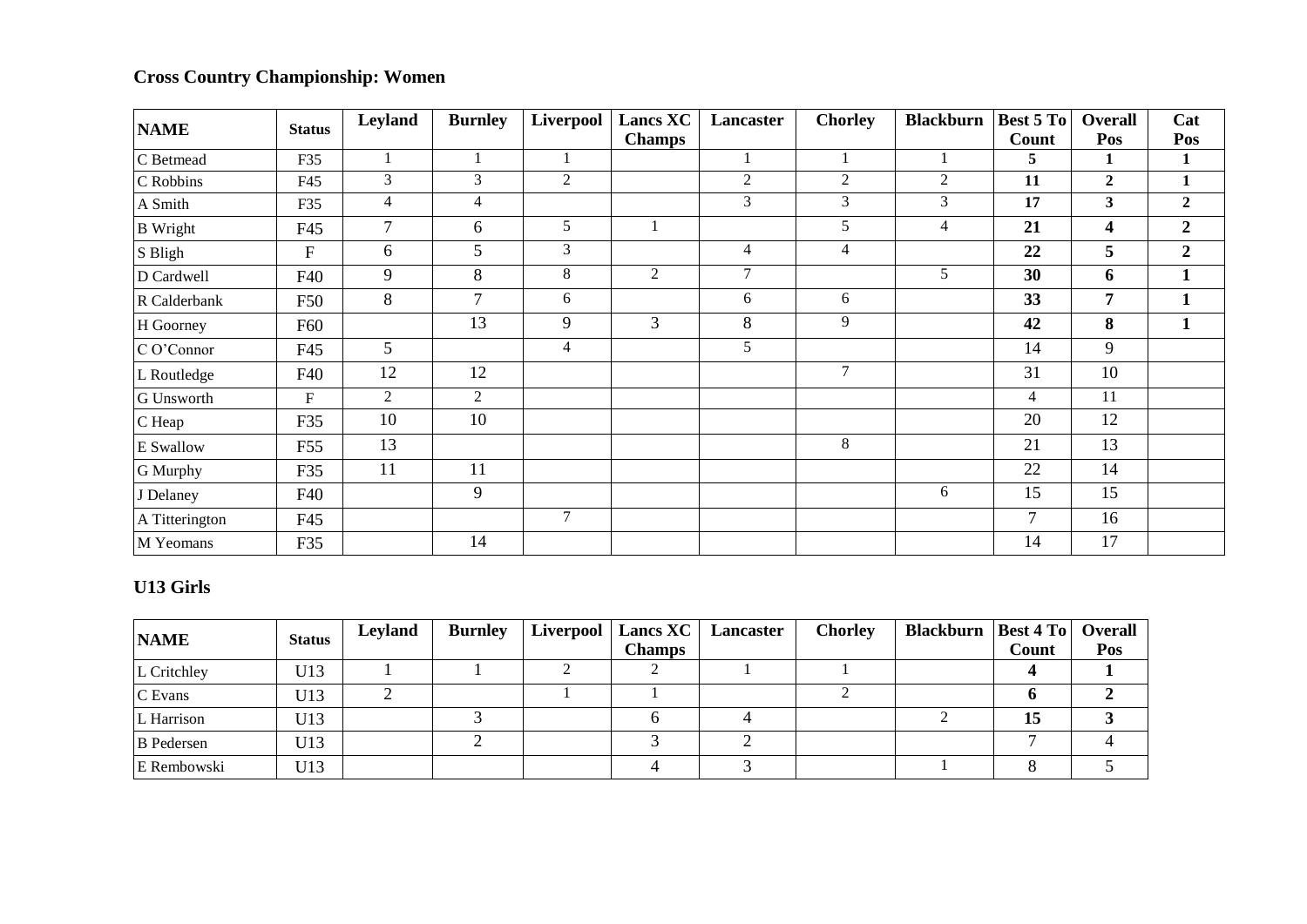| L Burrell  | TT10<br>U LJ |  |  |  | . . |  |
|------------|--------------|--|--|--|-----|--|
| S Stephens | TT12<br>U LJ |  |  |  |     |  |
| K Shaw     | TT12<br>UIJ  |  |  |  |     |  |

## **U15 Girls**

| <b>NAME</b>   | <b>Status</b> | Leyland | <b>Burnley</b> | Liverpool      | <b>Lancs XC</b> | Lancaster | <b>Chorley</b> | <b>Blackburn</b> | Best 4 To | Overall |
|---------------|---------------|---------|----------------|----------------|-----------------|-----------|----------------|------------------|-----------|---------|
|               |               |         |                |                | <b>Champs</b>   |           |                |                  | Count     | Pos     |
| K Leybourne   | U15           |         |                |                |                 |           |                |                  | 4         |         |
| J Davies      | U15           | 2       |                | $\mathfrak{D}$ | 2               |           |                |                  | 6         | 2       |
| F Nouraghaeii | U15           |         | ◠              | 3              |                 |           |                |                  | 10        | 3       |
| C Naylor      | U15           |         | 4              | 4              |                 |           |                |                  | 15        | 4       |
| R Nixon       | U15           | 3       |                |                |                 |           |                |                  | 4         | 5.      |
| K Holder      | U15           |         |                |                |                 |           |                |                  |           | 6       |
| A Shaw        | U15           |         | 3              |                |                 |           |                |                  | 3         | ⇁       |
| S Abbott      | U15           | 4       |                |                |                 |           |                |                  | 4         | 8       |
| C Wright      | U15           | 6       |                |                |                 |           |                |                  | 6         | 9       |

#### **U17 Women**

| <b>NAME</b> | <b>Status</b> | Leyland | <b>Burnley</b> | Liverpool   Lancs XC  <br>Champs | Lancaster | Chorley | <b>Blackburn   Best 4 To   Overall</b> | Count | Pos |
|-------------|---------------|---------|----------------|----------------------------------|-----------|---------|----------------------------------------|-------|-----|
| K Maunder   | U17           |         |                |                                  |           |         |                                        |       |     |
| A Kearney   | U17           |         |                |                                  |           |         |                                        |       |     |
| N Spencer   | U17           |         |                |                                  |           |         |                                        |       |     |

#### **Junior Women**

| <b>NAME</b> | <b>Status</b> | Levland | <b>Burnley</b> | Liverpool   Lancs XC  <br><b>Champs</b> | Lancaster | <b>Chorley</b> | <b>Blackburn   Best 4 To   Overall</b> | Count | Pos |
|-------------|---------------|---------|----------------|-----------------------------------------|-----------|----------------|----------------------------------------|-------|-----|
| K Burke     | m۱            |         |                |                                         |           |                |                                        |       |     |
| N Rowley    |               |         |                |                                         |           |                |                                        |       |     |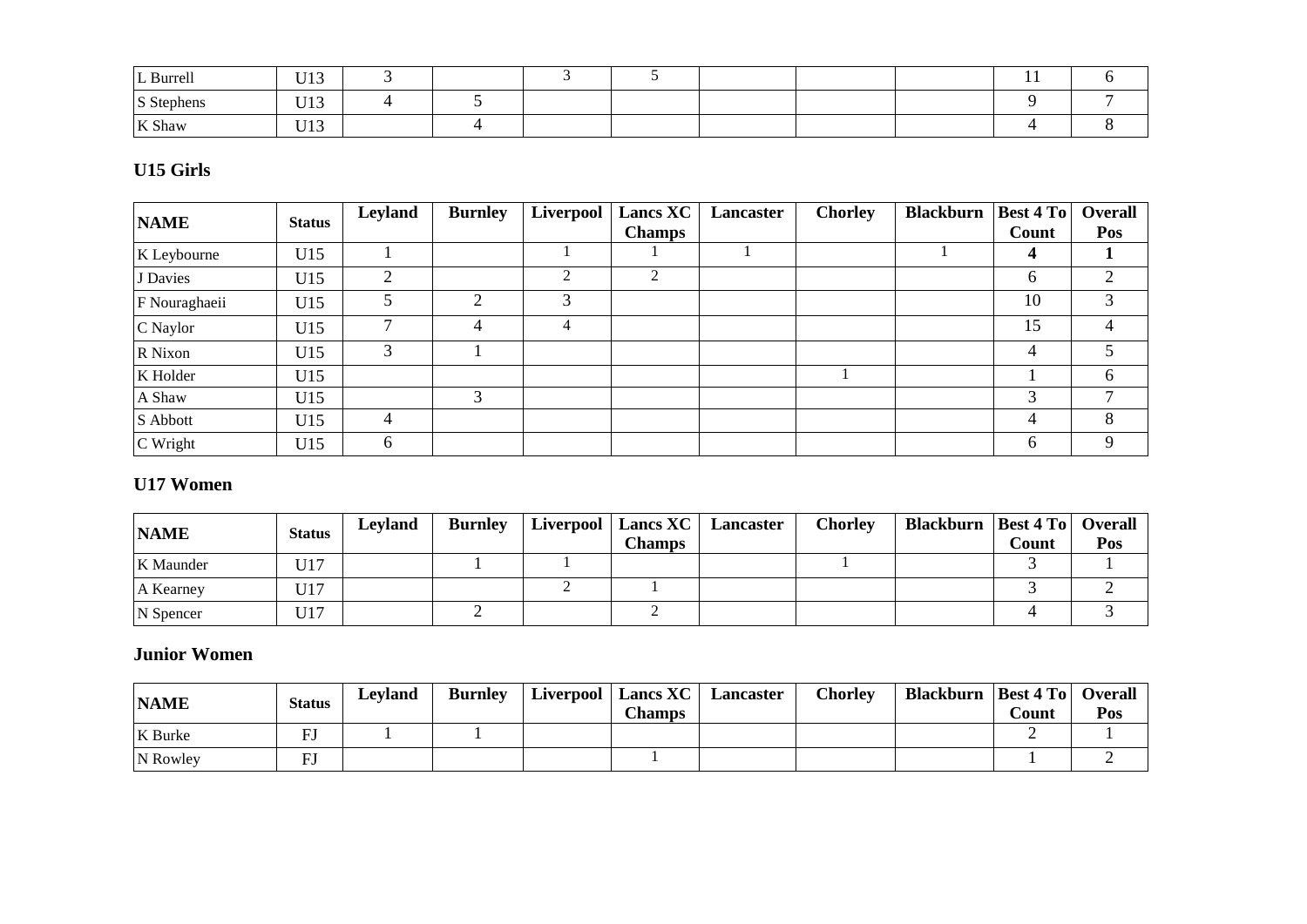# **Cross Country Championship: Men**

| <b>NAME</b>     | <b>Status</b> | Leyland         | <b>Burnley</b>  | Liverpool       | <b>Lancs XC</b> | Lancaster       | <b>Chorley</b>  | <b>Blackburn</b> | <b>Best 5 To</b> | <b>Overall</b>          | Cat                     |
|-----------------|---------------|-----------------|-----------------|-----------------|-----------------|-----------------|-----------------|------------------|------------------|-------------------------|-------------------------|
|                 |               |                 |                 |                 | <b>Champs</b>   |                 |                 |                  | Count            | Pos                     | Pos                     |
| J Houghton      | M50           | 3               | 6               |                 | $\overline{2}$  | $\overline{2}$  | $\overline{4}$  |                  | 17               | $\mathbf{1}$            | $\mathbf{1}$            |
| S Robinson      | M             | 9               | $\overline{7}$  | 3               | $\overline{3}$  |                 | 3               | 3                | 19               | $\overline{2}$          | $\overline{2}$          |
| J Unsworth      | M             | 6               | $\overline{4}$  | $\overline{4}$  |                 |                 | $\overline{8}$  | $\overline{7}$   | 29               | $\mathbf{3}$            | $\boldsymbol{2}$        |
| L Endean        | M50           | 8               |                 | $\overline{7}$  |                 | 6               | 6               | $\overline{5}$   | $\overline{32}$  | $\overline{\mathbf{4}}$ | $\overline{2}$          |
| T Uttley        | M40           | $\overline{7}$  | 8               | 5               | 6               |                 |                 | 8                | 34               | 5                       | $\mathbf{1}$            |
| G Johnston      | M50           | $\overline{11}$ | $\overline{12}$ | 8               | $\overline{5}$  | $\overline{5}$  | $\overline{7}$  |                  | $\overline{36}$  | 6                       | $\overline{\mathbf{3}}$ |
| M Cronshaw      | M50           | 10              | $\overline{10}$ |                 | $\overline{7}$  | $\overline{7}$  | 9               |                  | 43               | 7                       | $\overline{\mathbf{4}}$ |
| P Singleton     | M45           | $\overline{14}$ | 14              | $\overline{10}$ | $\overline{8}$  |                 | $\overline{11}$ | 11               | $\overline{54}$  | 8                       | $\mathbf{1}$            |
| S Williams      | M40           | $\overline{13}$ | $\overline{13}$ |                 |                 | 9               | 10              | 10               | $\overline{55}$  | 9                       | $\boldsymbol{2}$        |
| A Wilkinson     | M55           | 20              | 18              |                 | 12              | $\overline{11}$ | 13              | 14               | 68               | $\overline{10}$         | $\mathbf{1}$            |
| D Wood          | M55           | $\overline{27}$ | $\overline{24}$ | 14              | $\overline{14}$ | 12              | 16              | $\overline{17}$  | 73               | 11                      | $\boldsymbol{2}$        |
| P Gibson        | M50           | 24              | 25              |                 | 16              | 13              | 19              | 20               | $\overline{92}$  | $=12$                   | $\overline{5}$          |
| G James         | M60           | 25              | 22              |                 |                 | 10              | 17              | 18               | 92               | $=12$                   | $\mathbf{1}$            |
| N Greenwood     | M60           |                 | $\overline{30}$ | 16              | 18              | 17              | 22              |                  | 103              | 14                      | $\boldsymbol{2}$        |
| J Bradley       | M65           | 29              | $\overline{27}$ |                 |                 | 16              | 20              | 21               | 113              | $\overline{15}$         | $\mathbf{1}$            |
| G Seddon        | M40           | $\mathbf{1}$    | $\overline{2}$  | $\overline{2}$  |                 |                 |                 |                  | $\overline{4}$   | 16                      |                         |
| J Lawton        | M45           | $\overline{4}$  | $\overline{5}$  |                 |                 | $\overline{3}$  |                 | $\overline{4}$   | 16               | $\overline{17}$         |                         |
| D Twizell       | M50           |                 |                 | 15              | 15              | 14              | 18              |                  | 62               | 18                      |                         |
| D Dyson         | M50           | 22              | $\overline{17}$ |                 | $\overline{10}$ |                 |                 | 16               | $\overline{65}$  | $\overline{19}$         |                         |
| M Walsh         | M70           | $\overline{26}$ | $\overline{26}$ |                 |                 | 15              |                 | $\overline{23}$  | 90               | $\overline{20}$         |                         |
| A Ford          | $\mathbf{M}$  |                 | $\mathbf{1}$    |                 |                 |                 | $\overline{2}$  |                  | $\overline{4}$   | $=21$                   |                         |
| J Prowse        | M             |                 |                 |                 |                 | $\mathbf{1}$    | $\mathbf{1}$    | $\overline{2}$   | $\overline{4}$   | $=21$                   |                         |
| M Eadie         | $\mathbf{M}$  | 5               | $\overline{3}$  |                 |                 |                 |                 |                  | 9                | 23                      |                         |
| J Wright        | M40           |                 | 11              |                 | $\overline{4}$  |                 |                 | 9                | $\overline{24}$  | 24                      |                         |
| C Essex-Crosby  | M             | 15              | 9               |                 |                 |                 |                 | 6                | $\overline{30}$  | 25                      |                         |
| P Broome        | M50           | 17              | $\overline{15}$ | 9               |                 |                 |                 |                  | $\overline{41}$  | 26                      |                         |
| <b>D</b> Brooks | M             | 19              | 19              |                 | $\overline{13}$ |                 |                 |                  | 51               | 27                      |                         |
| <b>B</b> Massey | M55           |                 | $\overline{21}$ | 12              |                 |                 |                 | 19               | $\overline{52}$  | $\overline{28}$         |                         |
| R Bray          | M70           | 28              | 29              |                 |                 |                 |                 |                  | 57               | 29                      |                         |
| H Henshaw       | M60           |                 |                 |                 | 17              |                 | 21              | 22               | 60               | 30                      |                         |
| D Heaton        | M45           | $\overline{30}$ |                 |                 | 19              |                 | 23              |                  | 72               | $\overline{31}$         |                         |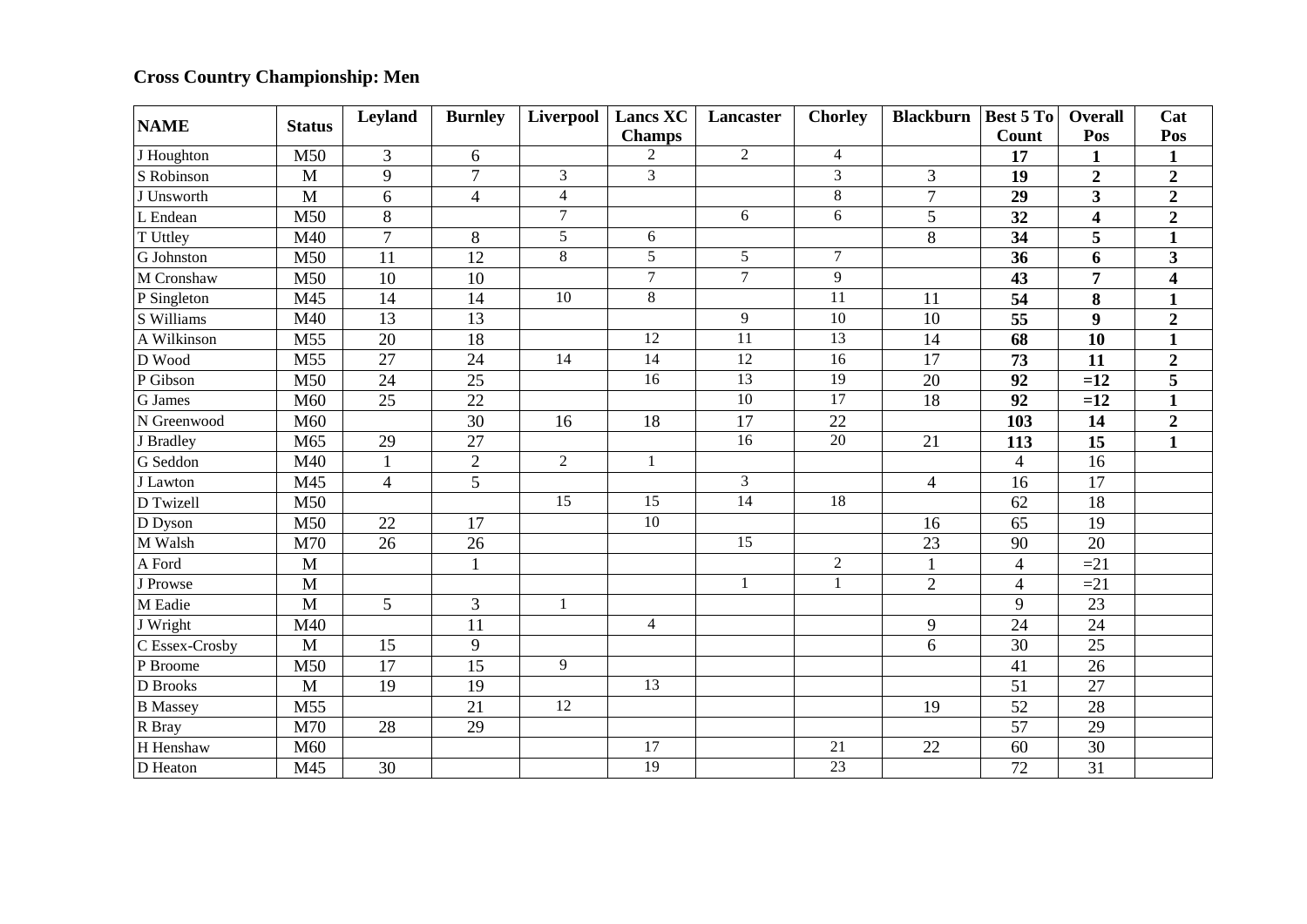| A Welsh       | M45 |                |    | 6  |    | $\overline{4}$ |    |    | 10             | 32    |  |
|---------------|-----|----------------|----|----|----|----------------|----|----|----------------|-------|--|
| A Delaney     | M40 |                |    |    |    |                |    | 12 | 12             | 33    |  |
| <b>B</b> Hall | M40 |                |    |    |    | 8              | 5  |    | 13             | $=34$ |  |
| T Codling     | M40 |                |    |    |    |                |    | 13 | 13             | $=34$ |  |
| N Hume        | M45 | 12             |    |    |    |                | 12 |    | 24             | 36    |  |
| P Burke       | M40 |                |    |    | 11 |                |    | 15 | 26             | 37    |  |
| A Smart       | M45 | 23             |    |    |    |                | 15 |    | 28             | 38    |  |
| I Close       | M50 | 16             |    |    |    |                | 14 |    | 30             | 39    |  |
| J Winters     | M70 |                | 23 | 13 |    |                |    |    | 36             | 40    |  |
| S Abbott      | M45 | 21             | 20 |    |    |                |    |    | 41             | 41    |  |
| M Sherwood    | M50 |                | 31 | 17 |    |                |    |    | 48             | 42    |  |
| V Sadler      | M40 | $\overline{2}$ |    |    |    |                |    |    | $\overline{2}$ | 43    |  |
| D Richardson  | M40 |                |    |    | 9  |                |    |    | 9              | 44    |  |
| S Minto       | M55 |                |    | 11 |    |                |    |    | 11             | 45    |  |
| D Crane       | M   |                | 16 |    |    |                |    |    | 16             | 46    |  |
| C Lloyd       | M   | 18             |    |    |    |                |    |    | 18             | 47    |  |
| D Wilson      | M60 |                | 28 |    |    |                |    |    | 28             | 48    |  |

# **U13 Boys**

| <b>NAME</b> | <b>Status</b> | Leyland    | <b>Burnley</b> | Liverpool    | <b>Lancs XC</b> | Lancaster | <b>Chorley</b> | <b>Blackburn</b> | <b>Best 4 To</b> | Overall |
|-------------|---------------|------------|----------------|--------------|-----------------|-----------|----------------|------------------|------------------|---------|
|             |               |            |                |              | <b>Champs</b>   |           |                |                  | Count            | Pos     |
| J Gigli     | U13           | $\bigcirc$ |                |              |                 |           |                |                  |                  |         |
| A Evans     | U13           |            |                | ↑            |                 |           | $\bigcirc$     | 2                | $\mathbf b$      | 2       |
| R Wilson    | U13           |            |                |              | 4               |           | 4              | 3                | 11               |         |
| A Weightman | U13           |            | ◠              |              |                 |           |                | 4                | 12               |         |
| A Barlow    | U13           |            |                | 4            | ⌒               |           |                |                  | 16               |         |
| A Nash      | U13           | 4          |                | <sub>(</sub> |                 |           | 6              |                  | 18               | 6       |
| C Rawcliffe | U13           |            |                |              |                 |           |                |                  |                  |         |
| J Edwards   | U13           |            |                |              |                 |           |                | 6                | 6                |         |